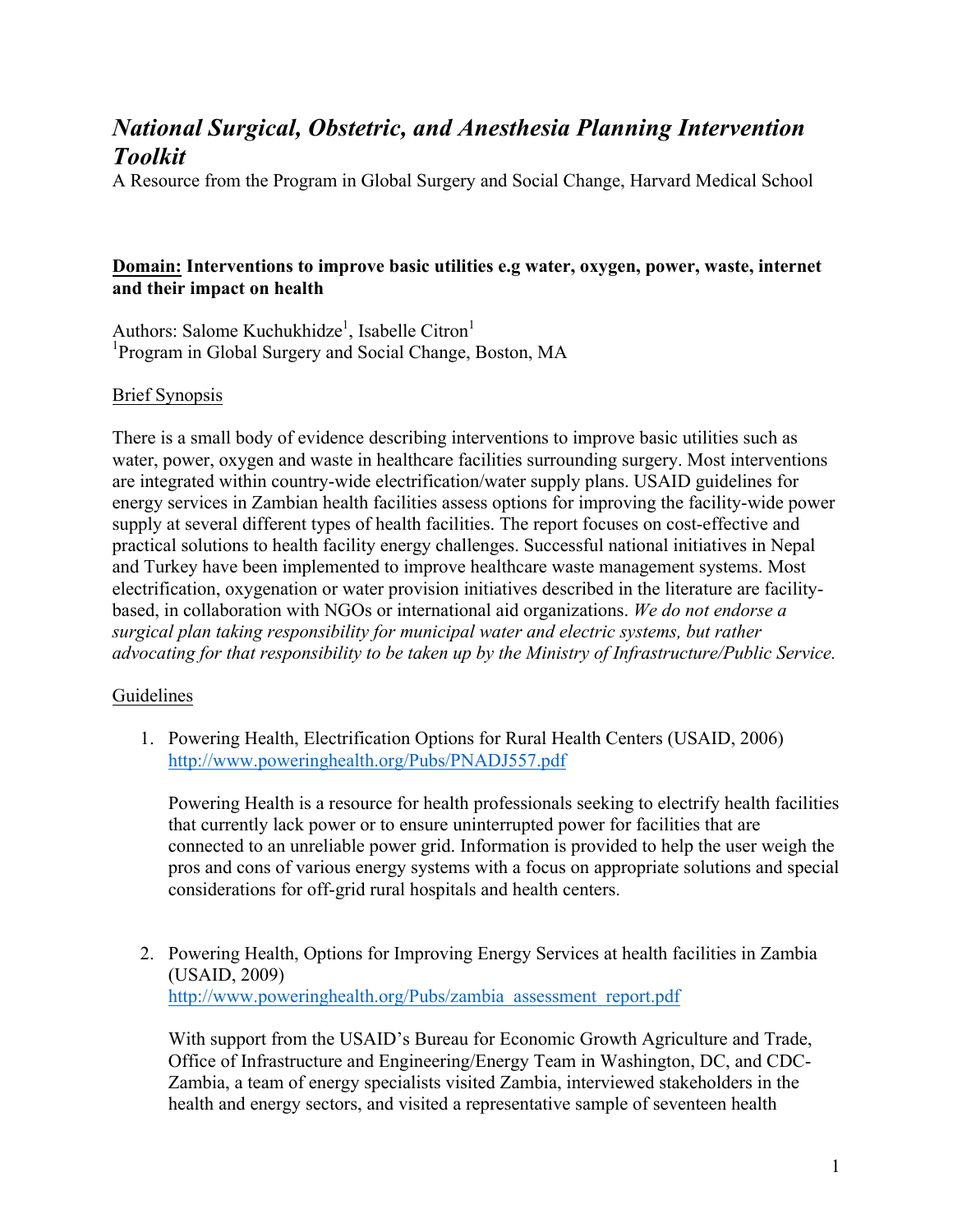facilities to assess their energy supply conditions. This report presents the results of this assessment along with recommendations for improving energy service at these facilities. A technology neutral approach was taken for all analysis in the report, although special consideration is given to the applicability of renewable energy because of local stakeholder interest.

3. Renewable Energy for Rural Health Centers (National Renewable Energy Laboratory, 1998)

https://www.nrel.gov/docs/legosti/fy98/25233.pdf

Guide is written primarily for decision-makers within government ministries or private agencies that are involved or interested in health clinic electrification using renewable energy (RE) technologies. The purpose of this guide is to give the reader a broad understanding of the technical, social, and organizational aspects of health clinic electrification. It aims to help its readers accurately assess their health clinic's electrical needs, select appropriate and cost-effective technologies to meet those needs, and lastly, to put into place an effective infrastructure to install and maintain the hardware.

4. Individualized Rapid Assessment tool (IRAT) http://www.who.int/water\_sanitation\_health/facilities/waste/hcwmtool/en/

This rapid assessment tool is a part of an overall strategy developed by WHO which aims at reducing the disease burden caused by poor health care waste management (HCWM) through the promotion of best practices and the development of safety standards.

# Interventions

WASTE MANAGEMENT

1. Healthcare waste management (HCWM) committee

**Reference: Sapkota, B., Gupta, G. K., & Mainali, D. (2014). Impact of intervention on healthcare waste management practices in a tertiary care governmental hospital of Nepal.** *BMC public health***,** *14***(1), 1005.**

# Web link: 10.1186/1471-2458-14-1005

Type: Facility-based Intervention description:

- The Individualized Rapid Assessment tool (IRAT), developed by the United Nations Development Program Global Environment Facility project, was used to collect preinterventional and post-interventional performance scores concerning waste management.
- A healthcare waste management (HCWM) committee representing various departments was formed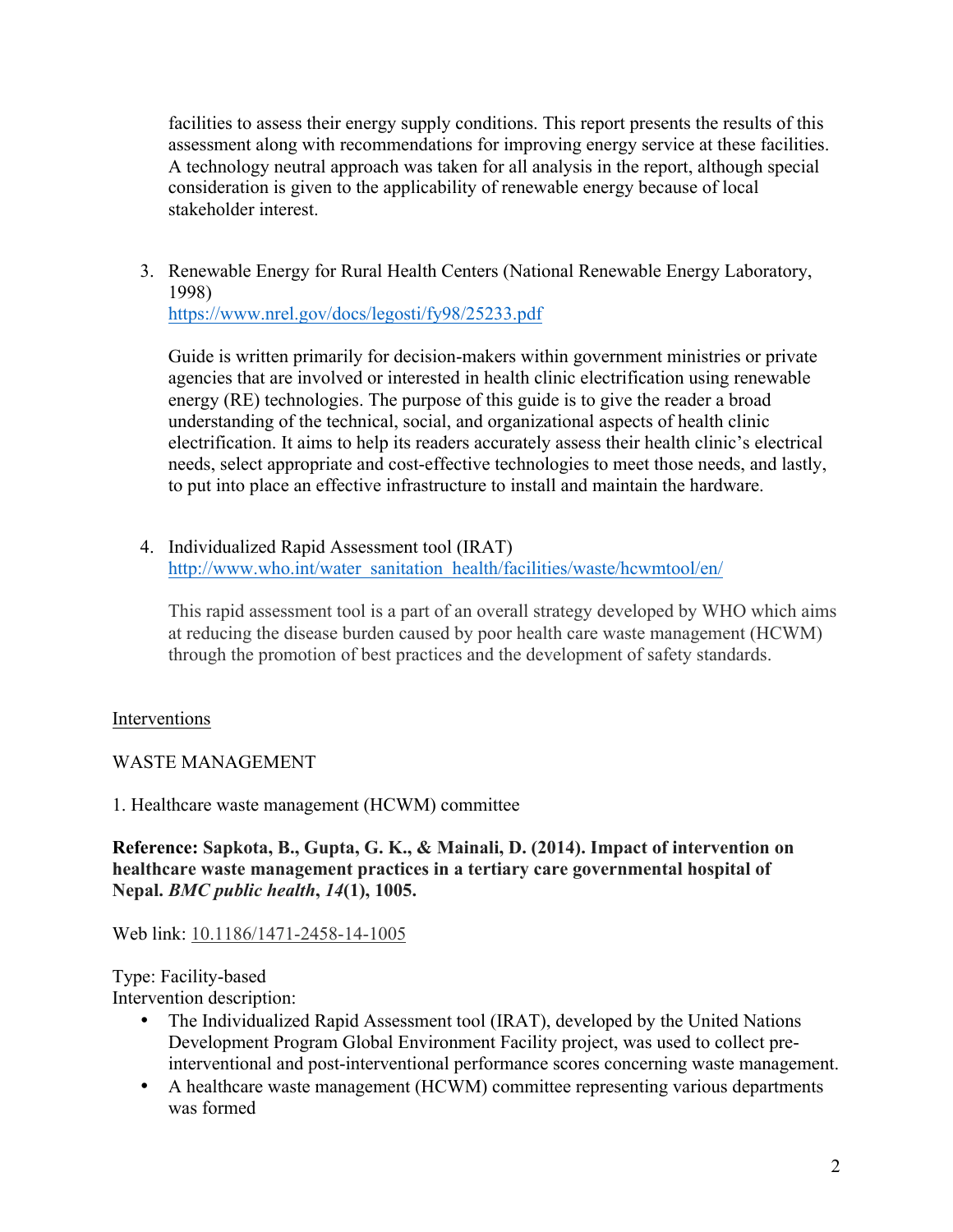• Training program, related to HCWM, was conducted for physicians, nurses and waste handlers. The study included responses from pediatrics, medicine and orthopedics wards, and waste handlers.

## Outcome:

The HCWM policy and Standard Operating Procedures (SOP)s were developed after the interventions, and they were consistent with the national and international laws and regulations. The committee developed a plan for recycling and waste minimization. Health professionals, such as doctors, nurses and waste handlers, were provided training on HCWM practices.

Organization: Government of Nepal Civil Service Hospital

Cost: This research did not receive any grant from any public or commercial funding agency, or not-for-profit sectors.

Considerations:

It is important to integrate the hospital waste management system for facility based surgical services (OR/surgical ICU etc) with the rest of the hospital to improve system efficiency.

2. Improvement and modification of the routing system for healthcare waste collection

# **OXYGEN**

1. District-level oxygen concentrator system

**Reference: Enarson, P., La Vincente, S., Gie, R., Maganga, E., & Chokani, C. (2008). Implementation of an oxygen concentrator system in district hospital paediatric wards throughout Malawi.** *Bulletin of the World Health Organization***,** *86***(5), 344-348.**

Web link: 10.2471/BLT.07.048017

Type: Facility-based

Intervention description:

- Develop a curriculum and training materials;
- Train staff on use and maintenance:
- Retrain electromedical departments on maintenance and repair;
- Conduct training once concentrators arrive in the country;
- Distribute concentrators once staff has been trained.

Outcome:

- Provision of a source of oxygen in every paediatric ward in all district hospitals;
- Training of electrical engineering and health personnel in the use, maintenance and repair of oxygen concentrators; and
- Setting-up of high-dependency rooms or areas for severely ill children where oxygen is administered.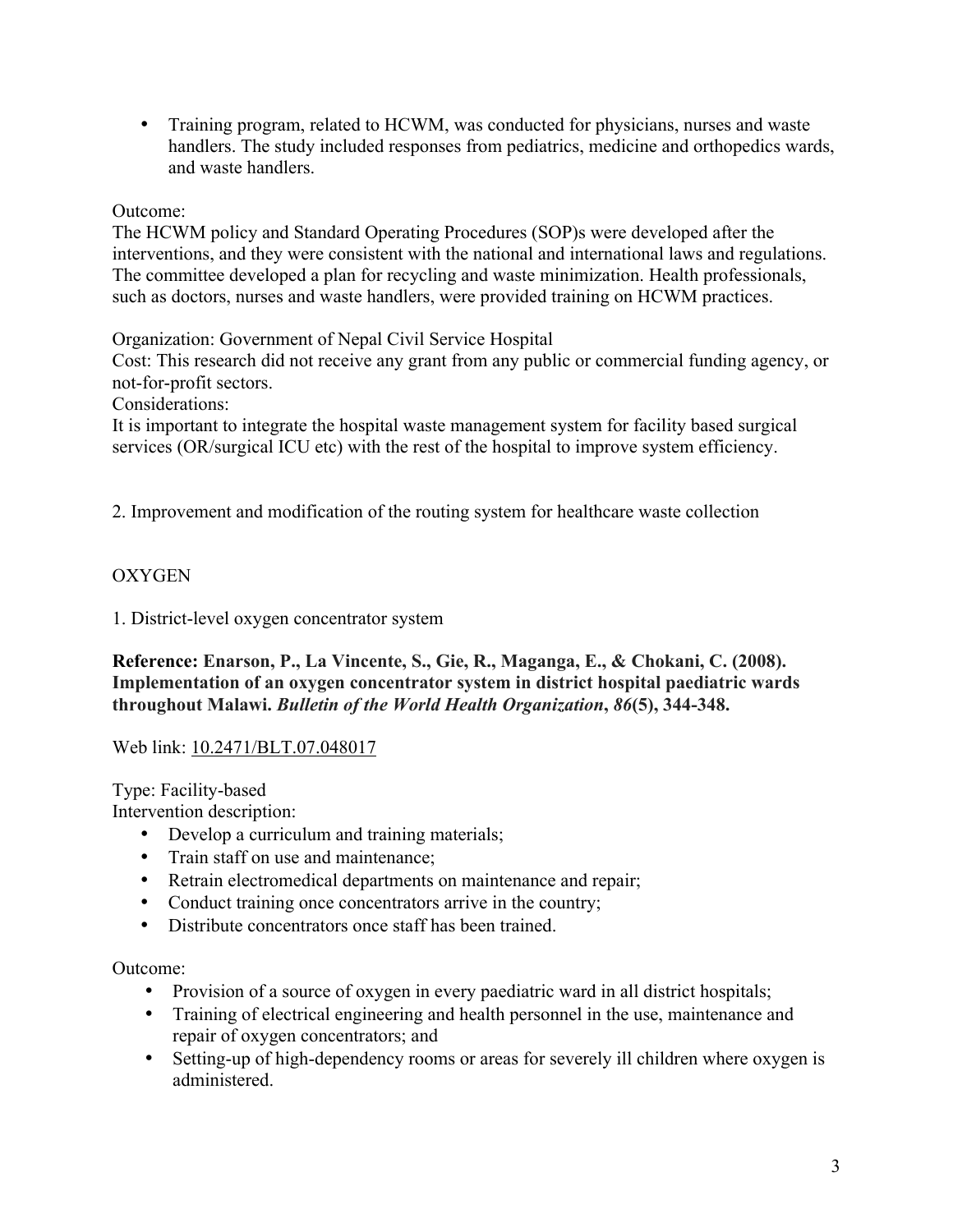Organization: Government of Malawi, the International Union Against Tuberculosis and Lung Disease and the Bill and Melinda Gates Foundation

Cost: Grant-funded program

Considerations:

A challenge is to ensure that routine maintenance occurs and that systems are in place for ongoing distribution of available spare parts. Improved communication between clinical, nursing, engineering and programme administration staff is likely to assist in meeting these challenges. Countries seeking to implement such a programme should ensure that, where high staff turnover is likely to be present, adequate support is available for ongoing training and regular supervision.

**ELECTRICITY** 

1. Photovoltaic (PV) Systems for Rural Health Facilities in Developing Areas

## **Reference: Al-Akori, A. (2014). PV Systems for Rural Health Facilities in Developing Areas.**

Web link: http://www.iea-pvps.org/fileadmin/dam/public/report/technical/IEA-PVPS\_T9- 15\_2014\_PV\_for\_rural\_health\_facilities.pdf

Type: Facility based

Intervention description:

• 100 healthcare facilities in rural areas in Tanzania and Ethiopia were equipped with PV systems of a total capacity of 3.4kW each. The systems are mainly designed to provide energy for lighting, lab equipment, computer, printer and TV set of CTCs, as well as lights and TV for staff houses.

Outcome:

Organization: German Agency for International Cooperation and USAID

Cost: The turn-key cost for a small scale stand-alone PV system is USD 6,000 per kW. However, the investment costs of the systems vary, based on technology used and local economic aspects (i.e. taxes, transportation and installation costs). At Lugala Luthern Hospital, Tanzania, the investment costs of the installed PV systems vary from USD 7,480 per kW for the larger systems to USD 16,890 per kW for the smaller systems

Considerations:

- Building up a strong institutional framework is the key success factor for PV projects. This factor can be achieved through establishing an efficient management system, assigning clear roles, tasks and responsibilities to working staff and specialists.
- While PV systems are a mature technology, many projects failed in the past due to the poor quality of system components including batteries, charge controllers and inverters. PV system components should comply with one of the recognized international standards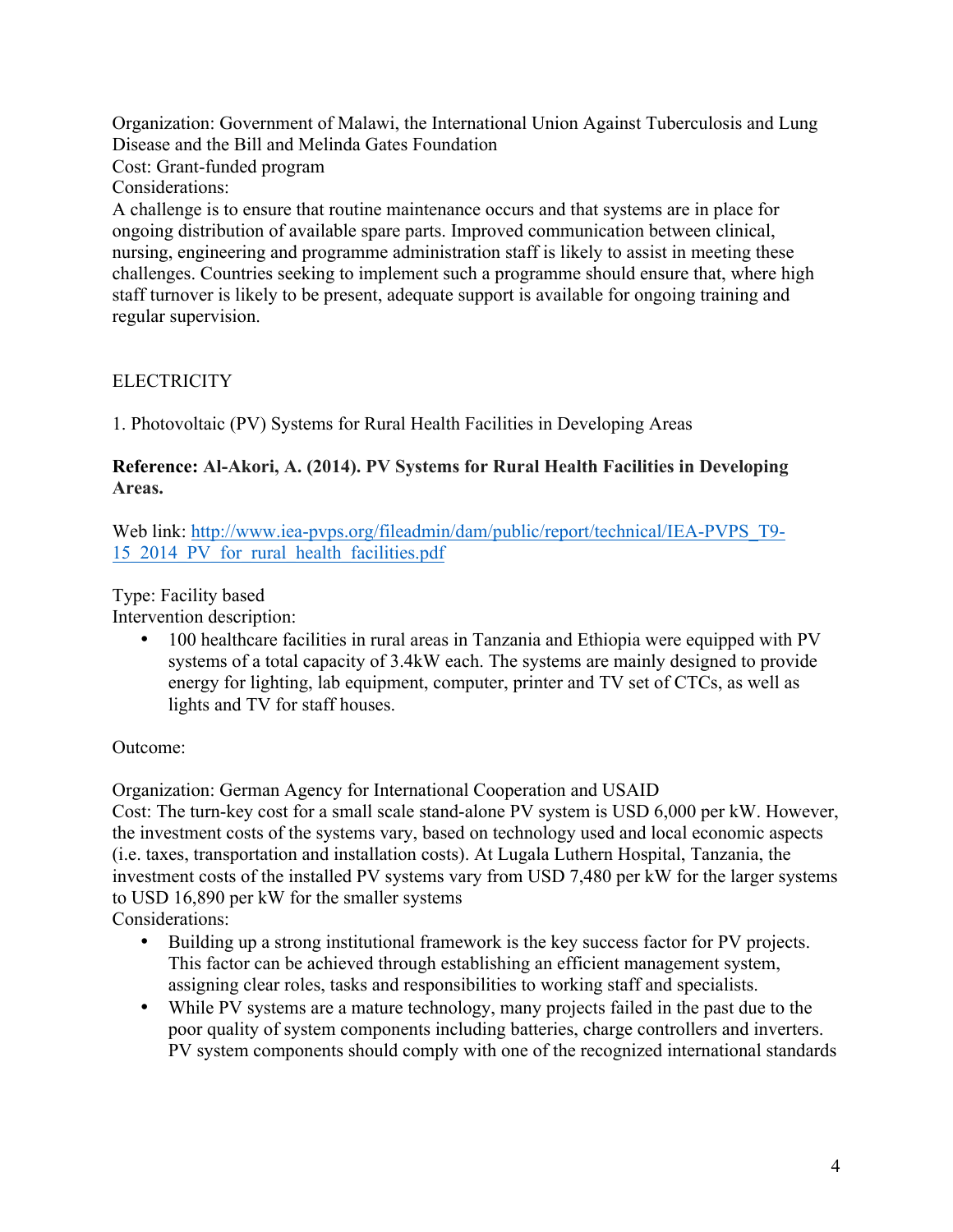## 2. Solar Suitcases for Hospitals

#### **Reference: Humphreys, G. (2014). Harnessing Africa's untapped solar energy potential for health.**

Web link: https://wecaresolar.org/

Type: Facility-based Intervention description: 600 solar suitcases, now factory-made, have been deployed in more than 25 countries of sub-Saharan Africa as well as Haiti and the Philippines since 2008.

Outcome:

Organization: We care Solar, with support from WHO and UN Cost: http://wecaresolar.org/wp-content/uploads/2011/08/2012-Pricing-Sheet-Final.pdf

- Solar Suitcase PRIME costs \$1,495
- Solar Suitcase MATERNAL costs \$1,595

Considerations: This intervention is fully dependent on international donor aid. This should be considered a temporary measure and is not a sufficient substitute for a provincial energy system.

3. Kalungi Hospital Water and Electrification

## **Reference: Powering Health, Electrification Options for Rural Health Centers (USAID, 2006)**

Web link: http://www.poweringhealth.org/Pubs/PNADJ557.pdf

Type: Facility-based

Intervention description:

The project at Kalungi Hospital involved the electrification of the hospital, as well as the provision of clean water to the hospital and local community. A preliminary assessment was completed in the initial phases to determine the energy demands and the appropriate technology to meet those demands. Due to insufficient wind resources and the high cost of fuel, a photovoltaic system (PV) presented the best available option to meet the power needs of Kalungi. To meet the electrification goal, a 1.6 kW solar array was installed at the hospital to serve the electricity needs onsite. This includes 80 energy-efficient lights, a refrigerator, and diagnostic equipment. To provide clean water, a 2.6 kW solar array was installed several kilometers away at a well site. To cover the cost of ongoing maintenance and operations, the Kalungi Hospital sold excess water to the surrounding community. The revenue was used to train two long-standing hospital employees to maintain the electrification and water systems. Funds were also used to hire a security guard to keep the electrification system secure from thieves at all hours. In addition, Solar Energy Uganda Ltd., the group responsible for purchasing the system, offered a 5-year warranty for the water pump and a 25-year warranty for the PV system.

Presumed Outcomes: